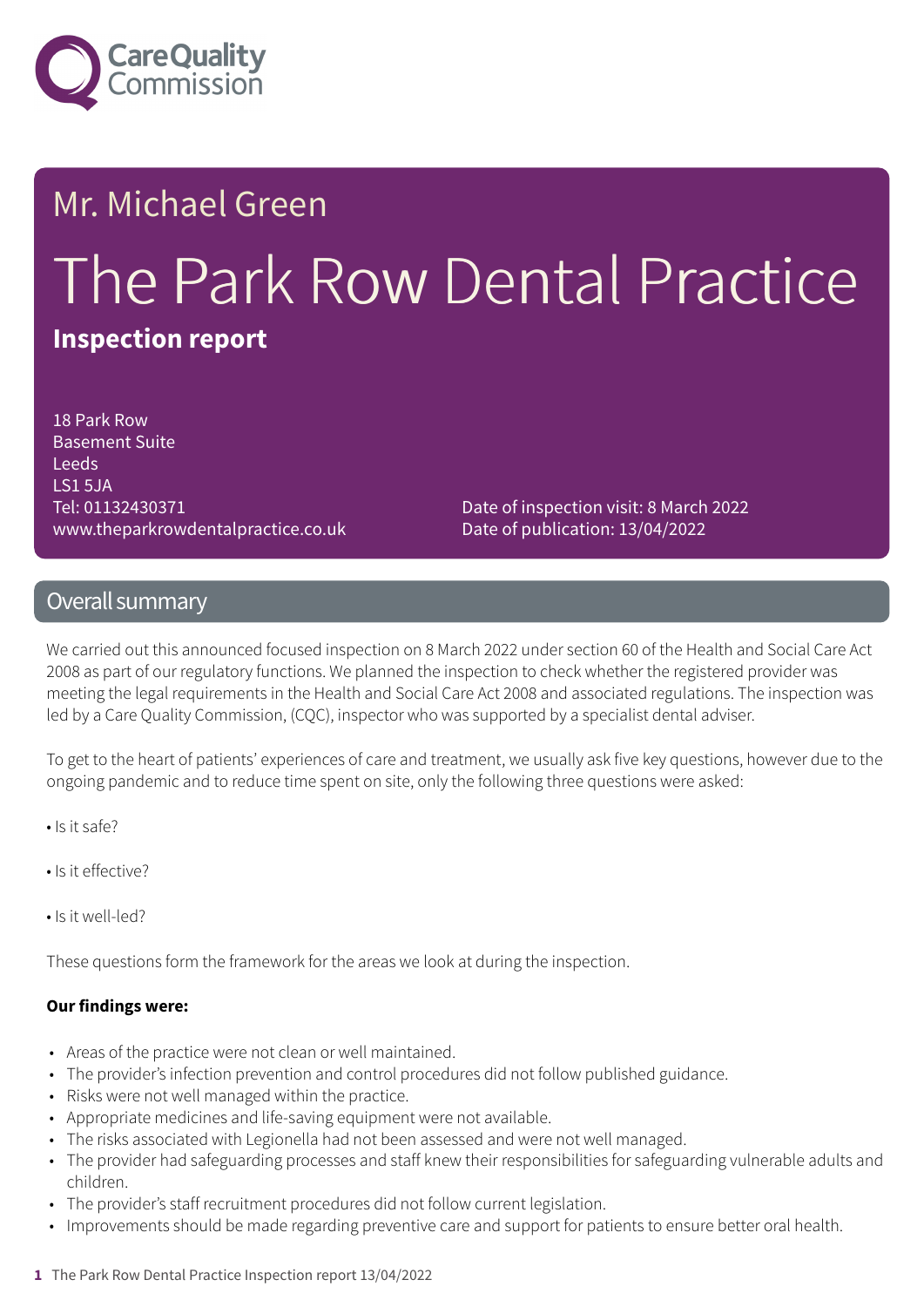## Summary of findings

• Improvements should be made to the leadership of the practice.

#### **Background**

The Park Row Dental Practice is in Leeds city centre and provides private dental care and treatment for adults and children.

The practice is in the basement of a building in the centre of Leeds. Access is via a flight of stairs. Car parking spaces, including dedicated parking for people with disabilities, are available near the practice in city centre car parks.

The dental team includes one dentist, and one receptionist. The practice has two treatment rooms.

During the inspection we spoke with the receptionist. We looked at practice policies and procedures and other records about how the service is managed.

The practice is open:

Monday to Friday from 8am to 4pm.

We identified regulations the provider was not complying with. They must:

- Ensure care and treatment is provided in a safe way to patients.
- Establish effective systems and processes to ensure good governance in accordance with the fundamental standards of care.
- Ensure specified information is available regarding each person employed.

#### **Full details of the regulation the provider was not meeting are at the end of this report**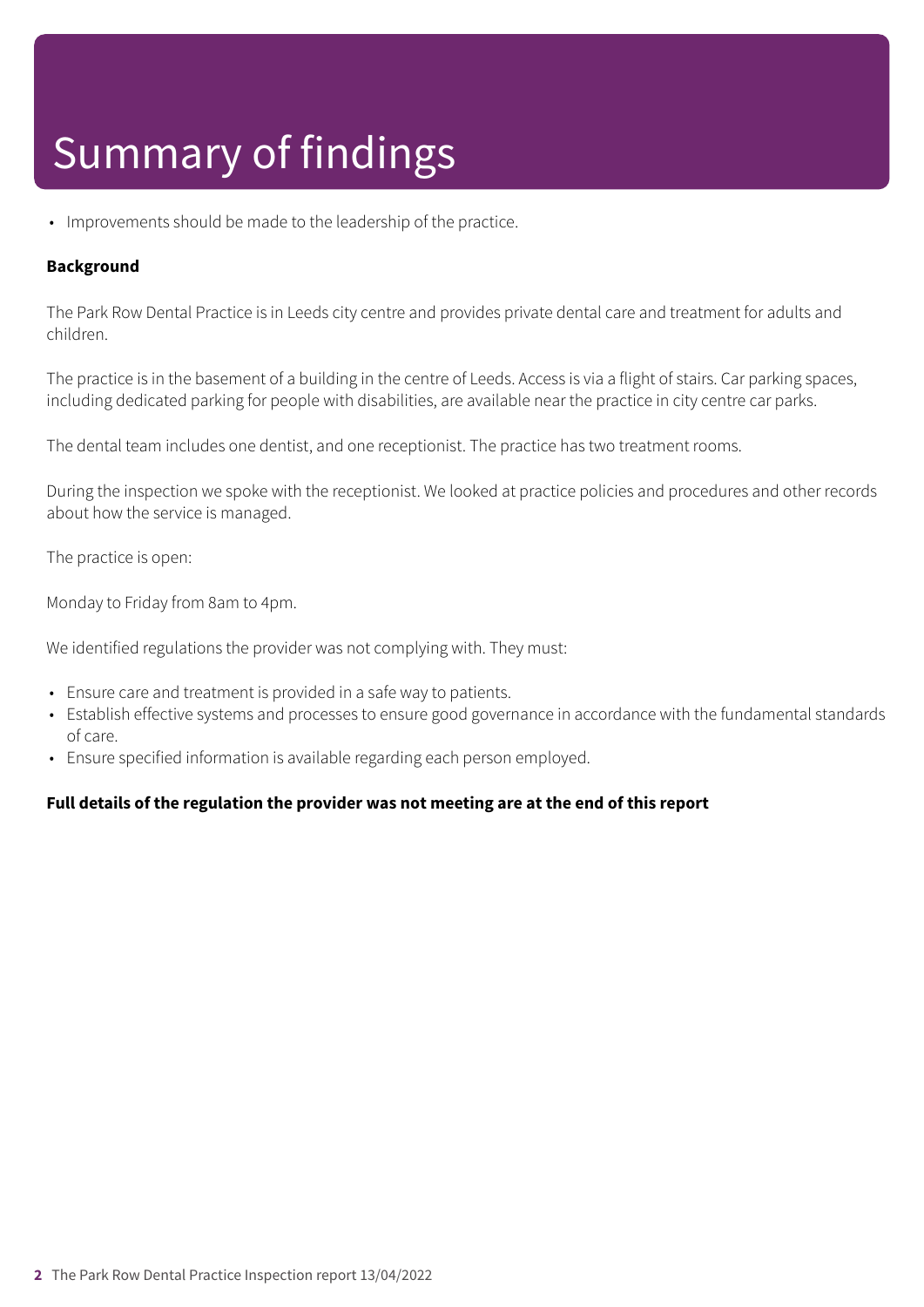# Summary of findings

### The five questions we ask about services and what we found

We asked the following question(s).

| Are services safe?      | <b>Enforcement action</b>             |  |
|-------------------------|---------------------------------------|--|
| Are services effective? | Requirements notice $\mathbf{\times}$ |  |
| Are services well-led?  | <b>Enforcement action</b>             |  |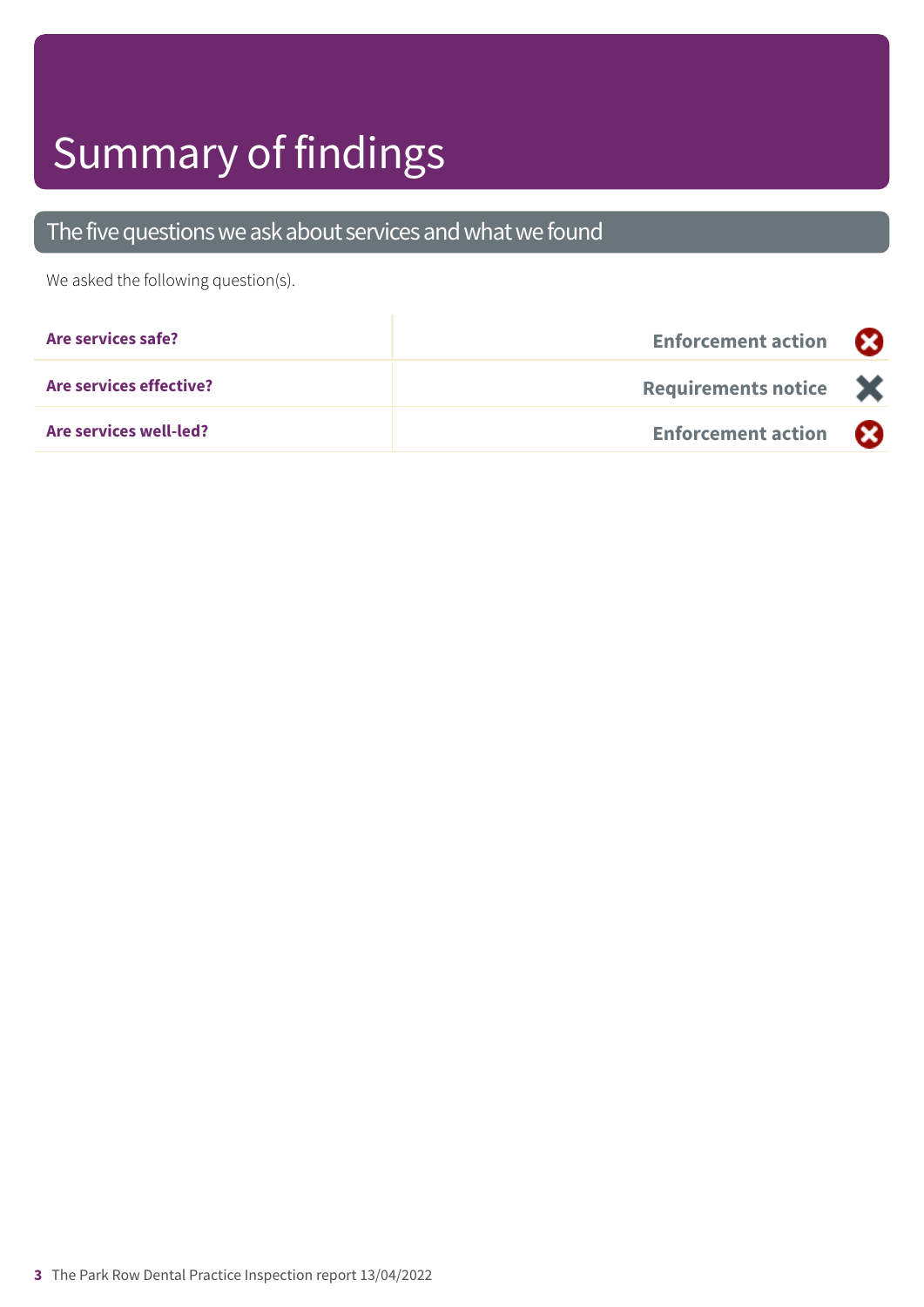## Are services safe?

### **Our findings**

We found this practice was not providing safe care in accordance with the relevant regulations. We have told the provider to take action (see full details of this action in the Enforcement Actions section at the end of this report).

As a result of the findings of this inspection, immediate enforcement action was taken. We will report further when any enforcement action is concluded.

#### **Safety systems and processes, including staff recruitment, equipment and premises and radiography (X-rays)**

The provider had safeguarding processes and staff knew their responsibilities for safeguarding vulnerable adults and children.

The practice did not have infection prevention and control procedures which reflected current published guidance. The decontamination of instruments was not carried out in accordance with The Health Technical Memorandum 01-05: Decontamination in primary care dental practices (HTM 01-05) guidance.

Staff had not completed training in infection prevention and control as recommended.

Records were not available to demonstrate that the equipment used by staff for cleaning and sterilising instruments was validated, maintained and used in line with the manufacturers' guidance.

The practice did not have adequate procedures to reduce the risk of Legionella or other bacteria developing in water systems. A risk assessment had not been undertaken in respect of Legionella contamination. Records were not available to demonstrate that water testing and dental unit water line management were carried out.

The provider had policies and procedures in place to ensure clinical waste was segregated and stored appropriately in line with guidance.

We observed the practice was not well maintained or visibly clean. For example, we saw the walls in the treatment room and decontamination area were porous, and in some places damaged. Some of the tiling in the treatment room was stained. The dental chair had tears in the fabric and needed to be repaired. The flooring in the treatment was stained and damaged. There was a gap between the floor and the cabinets in the treatment room which made cleaning difficult. The work surfaces were not sealed and a joint between two work surfaces had been covered by masking tape. The dentists' chair was covered by cloth and was porous. This was not as described in HTM 01-05.

The practice did not have a recruitment policy and procedure, and recruitment checks had not been carried out in accordance with relevant legislation to help them employ suitable staff. We saw one member of staff did not have a Disclosure and Barring Service (DBS) check, work histories had not been recorded, there was no proof of identification, and there was no evidence that staff were medically fit to undertake their roles.

Clinical staff were qualified and registered with the General Dental Council.

We were unable to fully assess the practice arrangements to ensure the safety of the X-ray equipment as the relevant person was not present during this inspection visit. However, we noted there were no local rules on display, X-ray audits had not been completed and justification and grading of the X-rays had not been recorded in the dental care records.

#### **Risks to patients**

The practice had not implemented systems to assess, monitor and manage risks to patient and staff safety. In particular relating to sharps safety, Legionella and medical emergencies.

Emergency equipment and medicines were not available and checked in accordance with national guidance. In particular:

**4** The Park Row Dental Practice Inspection report 13/04/2022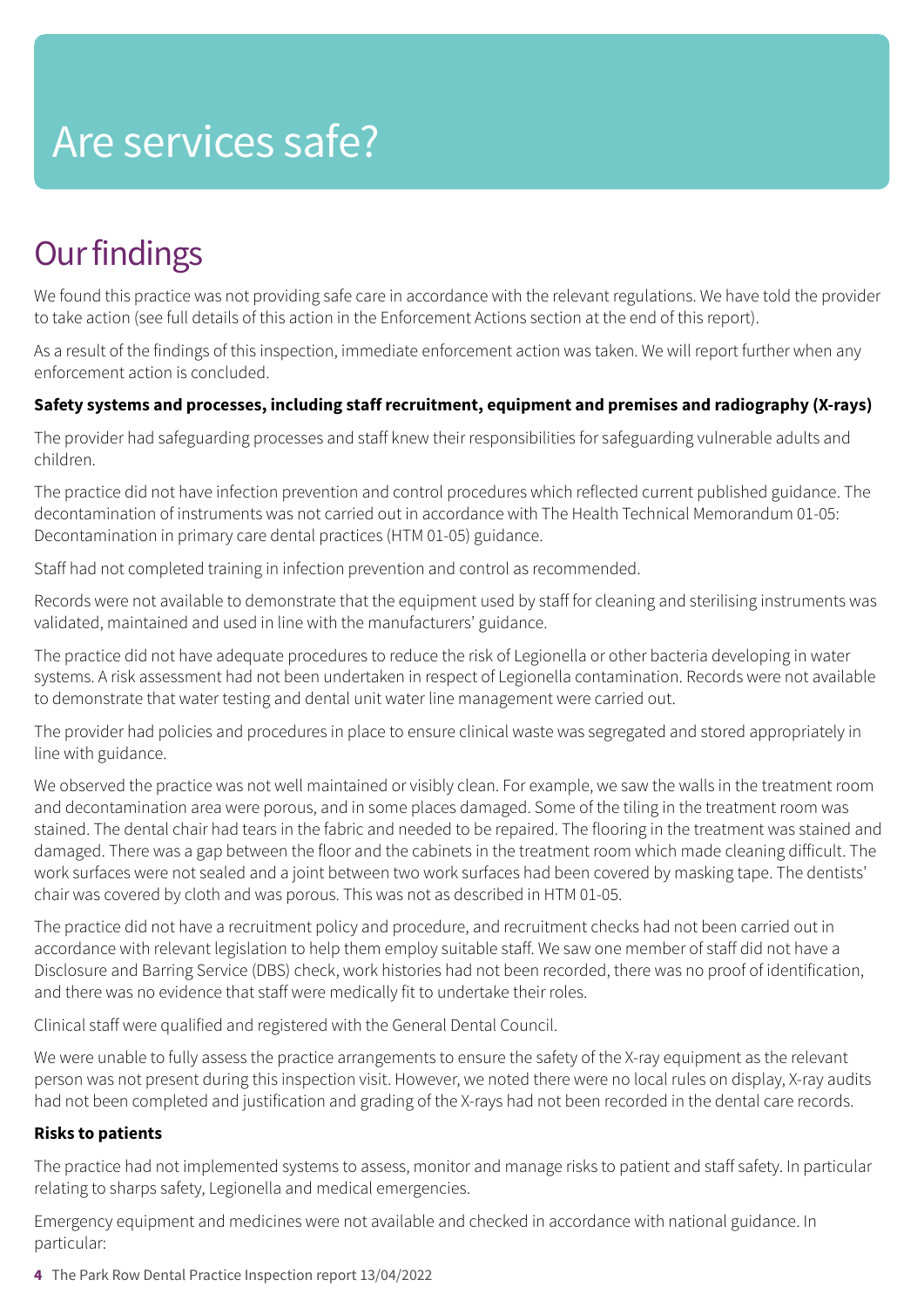## Are services safe?

- Aspirin was available, but this was out of date (December 2021).
- There was only one dose of adult adrenaline for dealing with anaphylaxis. Current guidance states that additional doses of adrenaline are required after five minutes of the first dose. In addition, this was an adult dose and not suitable for a child.
- Oral glucose was available, but this was out of date (May 2007).
- Oropharyngeal airways sizes 1,2, and 3 were present but were out of date (1995).
- One self-inflating bag was available, this was not dated or bagged. Self-inflating bags should be available in adult and child sizes. Clear face masks, sizes 0,1,2,3 and 4, were not available for the self-inflating bag.
- Oxygen face masks for adults and children with tubing were not available. The medical oxygen was fitted with a mask (but not dated), there was a label on the medical oxygen stating: Last check date 26 April 2001, there were no other more recent dates recorded on the oxygen cylinder.
- The practice did not have an automated external defibrillator. We were told there was one at a local GP service, although staff were unclear of the exact location.

Staff had completed training in emergency resuscitation and basic life support.

We were told that the dentist often worked without chairside support (unless a chaperone was requested by the patient). There was no risk assessment in place for when chairside support was not available.

The provider had risk assessments to minimise the risk that can be caused from substances that are hazardous to health.

#### **Information to deliver safe care and treatment**

The dental care records we saw were not complete. In particular they were brief and did not identify that consent has been recorded. There were limited records of examinations and periodontal assessments recorded. Patients' medical histories had not been updated, and the records did not identify what investigations had been undertaken. The dental care records did not include a record of risks, benefits or treatment options having been discussed with the patient.

#### **Safe and appropriate use of medicines**

The practice did not have systems for appropriate and safe handling of medicines.

Antimicrobial prescribing audits were not carried out.

The practice did not have an adequate stock control system of medicines which were held on site, as we saw medicines including local anaesthetics that had passed their use by date.

#### **Track record on safety, and lessons learned and improvements**

The provider had systems for reviewing and investigating when things went wrong. However, there were no records of any events having occurred.

The provider had a system for receiving and acting on safety alerts.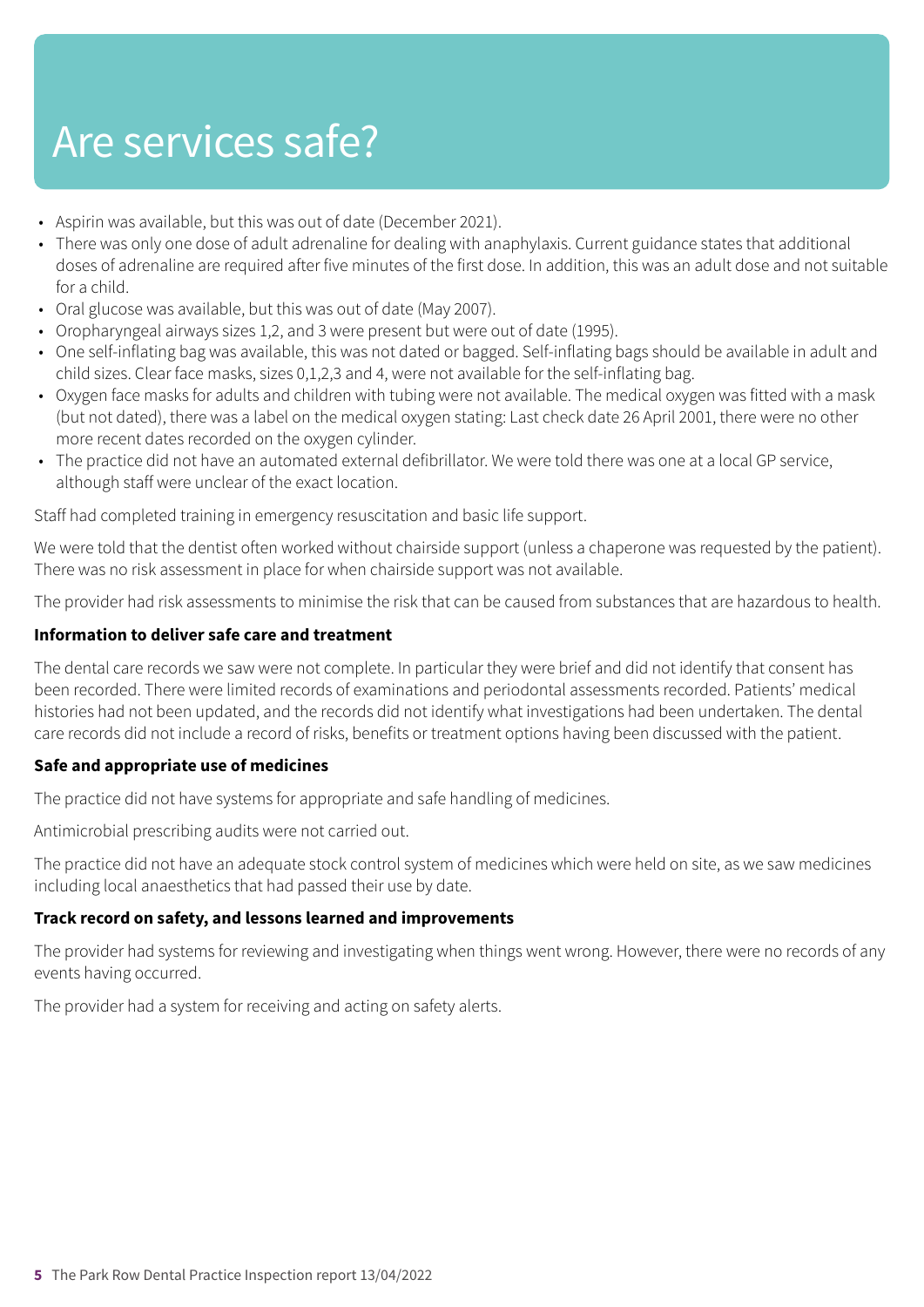## Are services effective?

(for example, treatment is effective)

### **Our findings**

We found this practice was not providing effective care in accordance with the relevant regulations.

#### **Effective needs assessment, care and treatment**

The practice did not have systems in place to ensure dental professionals were up to date with current evidence-based practice. There were limited records of examinations and periodontal assessments recorded.

#### **Helping patients to live healthier lives**

There was no evidence the practice provided preventive care and supported patients to ensure better oral health. In particular, the dental care records did not include any evidence that preventative advice or oral health advice had been given to patients.

#### **Consent to care and treatment**

The practice did not have a consent policy.

Dental care records we looked at showed there was a lack of consistency in staff obtaining patient's consent to care and treatment. In particular, the dental care records did not include a record of risks, benefits or treatment options having been discussed with the patient.

Staff did not understand their responsibilities under the Mental Capacity Act 2005 (MCA).

Records were not available to demonstrate staff undertook training in patient consent and mental capacity.

#### **Monitoring care and treatment**

The practice did not keep detailed dental care records in line with recognised guidance. In particular, patients' medical histories had not been updated, and the records did not identify what investigations had been undertaken. The dental care records did not include a record of risks, benefits or treatment options having been discussed with the patient.

#### **Effective staffing**

Evidence was not available to demonstrate staff had the skills, knowledge and experience to carry out their roles. We asked for information relating to staff training before this inspection visit but none was received. During the inspection we did not see any evidence of staff appraisals or performance reviews.

#### **Co-ordinating care and treatment**

Staff could not demonstrate they worked together with other health and social care professionals to deliver effective care and treatment. In particular dental care records did not demonstrate that investigations that might lead to a referral had been completed.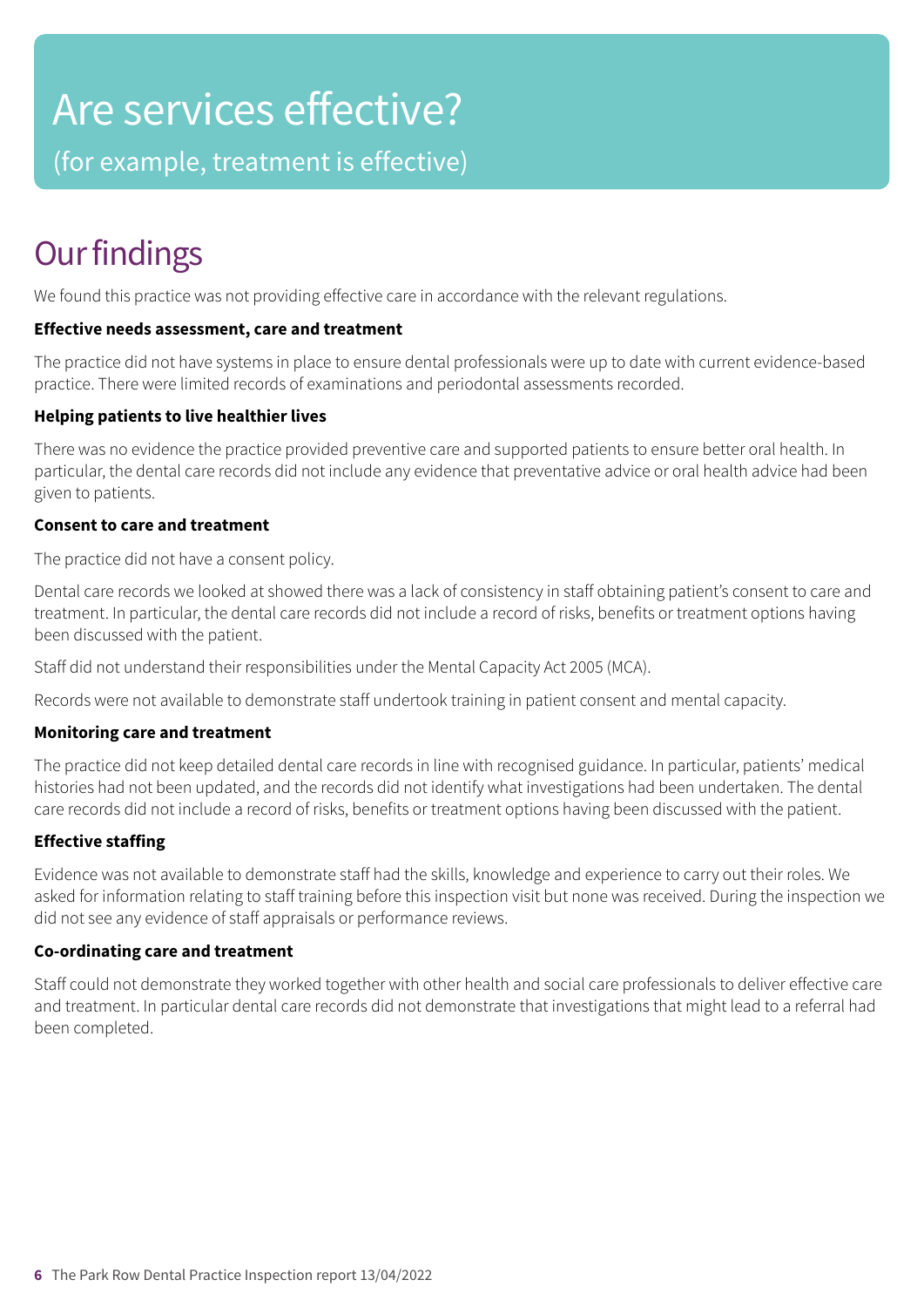# Are services well-led?

### **Our findings**

We found this practice was not providing well-led care in accordance with the relevant regulations. We have told the provider to take action (see full details of this action in the Enforcement Actions section at the end of this report).

As a result of the findings of this inspection, immediate enforcement action was taken. We will report further when any enforcement action is concluded.

#### **Leadership capacity and capability**

The practice did not demonstrate a transparent and open culture in relation to people's safety. In particular the medical emergencies medicines and equipment were incomplete or past their recommended use by date. There were no risk assessments to assess threats to people's safety, and no oversight to ensure these were in place.

There was a lack of leadership and oversight at the practice. In particular there was no quality assurance arrangements, and we saw medicines and equipment that were out of date, but this had not been checked or identified within the practice.

Systems and processes were not embedded among staff. For example, failings in the infection prevention and control procedures. The inspection highlighted issues and omissions. For example, there were no policies for Whistle blowing (speak up), lone working or the duty of candour.

The information and evidence presented during the inspection process was disorganised and poorly documented. For example, there was no Legionella risk assessment, no audits, and dental care records were brief.

We saw the practice had ineffective processes to support and develop staff with additional roles and responsibilities.

#### **Culture**

The practice did not demonstrate a culture of high-quality sustainable care. In particular there was no strategy in place for improvement, no monitoring of activities and national guidance was not being followed. For example, in relation to infection prevention and control the Health Technical Memorandum 01-05: Decontamination in primary care dental practices (HTM 01-05).

The practice did not have systems in place to adequately support staff, as there we only two staff working at the practice. There was no one to offer clinical support to the dentist within the practice.

We saw no evidence of completed staff appraisals, and limited training completed.

#### **Governance and management**

The practice had an ineffective clinical governance system. For example, audits were not completed, and policies were missing and not regularly reviewed'. Keep this to the point as the detail is below.

#### **Appropriate and accurate information**

The practice did not use quality and operational information, for example, surveys, audits or external body reviews to ensure and improve performance.

The practice had ineffective information governance arrangements. In particular, policies were not kept under review and there was no oversight of systems and process. Staff did not demonstrate an awareness of the importance of these in protecting patients' personal information.

#### **Engagement with patients, the public, staff and external partners**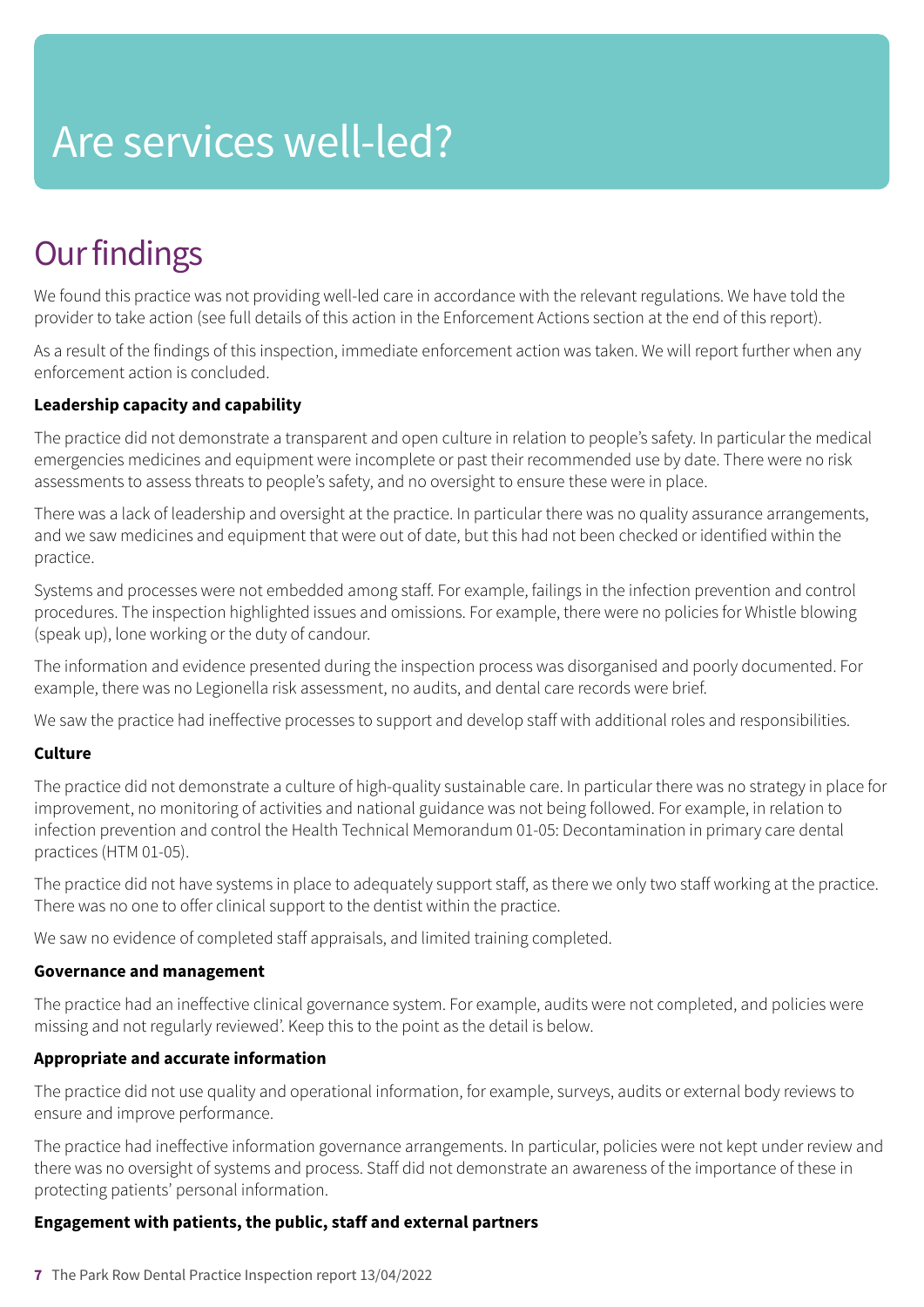## Are services well-led?

There was no evidence staff gathered feedback from patients, the public and external partners.

#### **Continuous improvement and innovation**

The practice did not have systems and processes in place for learning, continuous improvement and innovation.

The practice did not have appropriate quality assurance processes to encourage learning and continuous improvement. The practice had not undertaken audits of dental care records, radiographs and infection prevention and control in accordance with current guidance and legislation.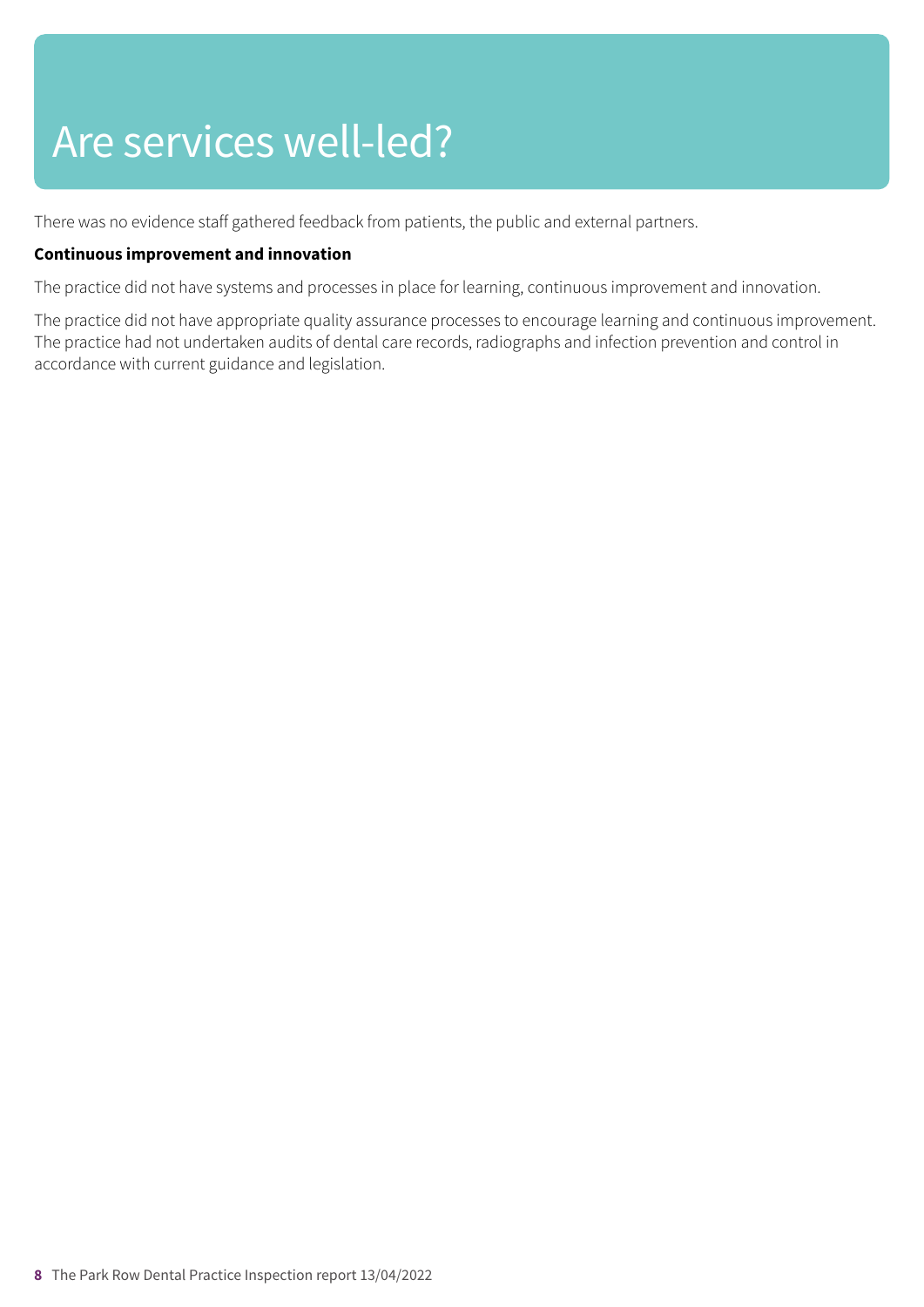### Requirement notices

### Action we have told the provider to take

The table below shows the legal requirements that were not being met. The provider must send CQC a report that says what action they are going to take to meet these requirements.

| Regulated activity                                                                                     | Regulation                                                                                                                                                                                                                                                                                                                                                                                                                                                                                                                                                                                                                                                                                                                             |
|--------------------------------------------------------------------------------------------------------|----------------------------------------------------------------------------------------------------------------------------------------------------------------------------------------------------------------------------------------------------------------------------------------------------------------------------------------------------------------------------------------------------------------------------------------------------------------------------------------------------------------------------------------------------------------------------------------------------------------------------------------------------------------------------------------------------------------------------------------|
| Diagnostic and screening procedures<br>Surgical procedures<br>Treatment of disease, disorder or injury | Regulation 19 HSCA (RA) Regulations 2014 Fit and proper<br>persons employed<br>The registered person had not ensured that all the<br>information specified in Schedule 3 of the Health and<br>Social Care Act 2008 (Regulated Activities) Regulations<br>2014 was available for each person employed. In<br>particular:<br>• Staff working at the practice did not have photographs<br>or proof of identification.<br>One member of staff did not have a Disclosure and<br>$\bullet$<br>Barring Service (DBS) check or risk assessment as an<br>alternative.<br>• Full employment histories were not held at the practice.<br>There was no evidence of health checks having been<br>$\bullet$<br>completed.<br><b>Regulation 19(3)</b> |
|                                                                                                        |                                                                                                                                                                                                                                                                                                                                                                                                                                                                                                                                                                                                                                                                                                                                        |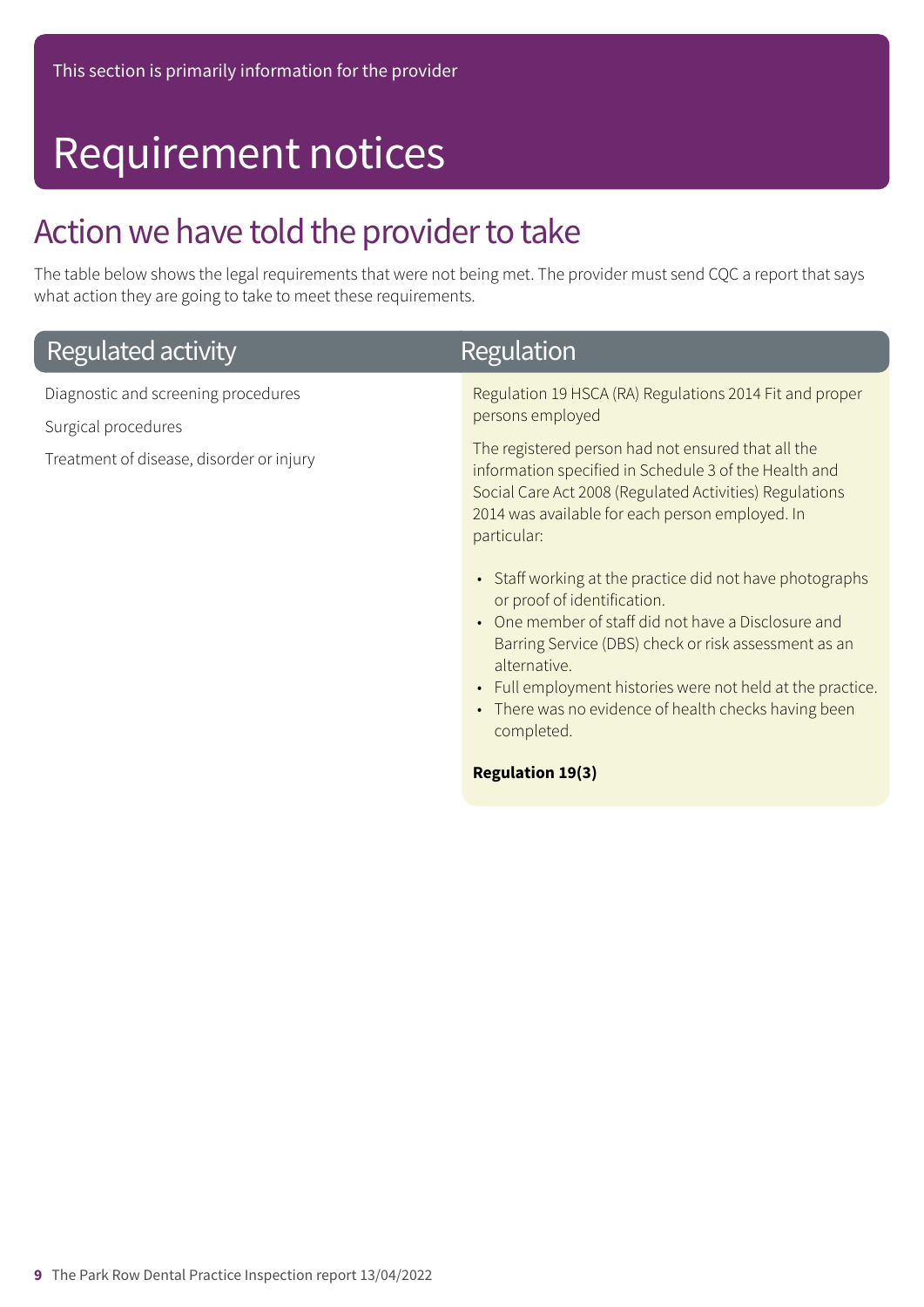### Enforcement actions

### Action we have told the provider to take

The table below shows the legal requirements that were not being met.

| Regulated activity                                                                                     | <b>Regulation</b>                                                                                                                                                                                                                                                                                                                                                                                                                                                                                                                                                                                                                                                                                                                                                                                                                                                                                                                                                                                                                                                                                                                                                                                                                                                                                                                                                                                                                                                                                                                                                                                                                                                                                                           |
|--------------------------------------------------------------------------------------------------------|-----------------------------------------------------------------------------------------------------------------------------------------------------------------------------------------------------------------------------------------------------------------------------------------------------------------------------------------------------------------------------------------------------------------------------------------------------------------------------------------------------------------------------------------------------------------------------------------------------------------------------------------------------------------------------------------------------------------------------------------------------------------------------------------------------------------------------------------------------------------------------------------------------------------------------------------------------------------------------------------------------------------------------------------------------------------------------------------------------------------------------------------------------------------------------------------------------------------------------------------------------------------------------------------------------------------------------------------------------------------------------------------------------------------------------------------------------------------------------------------------------------------------------------------------------------------------------------------------------------------------------------------------------------------------------------------------------------------------------|
| Diagnostic and screening procedures<br>Surgical procedures<br>Treatment of disease, disorder or injury | Regulation 17 HSCA (RA) Regulations 2014 Good<br>governance<br>The registered person had systems or processes in place<br>that operated ineffectively in that they failed to enable<br>the registered person to assess, monitor and mitigate the<br>risks relating to the health, safety and welfare of service<br>users and others who may be at risk. In particular:<br>• The system for ensuring medical emergency medicines<br>and equipment reflect national guidance was not<br>effective.<br>• The system for managing the risks associated with<br>Legionella was not effective.<br>• The system for ensuring recruitment records are<br>available for staff was not effective.<br>• The system for ensuring equipment was maintained<br>appropriately was not effective.<br>The registered person had systems or processes in place<br>that operating ineffectively in that they failed to enable<br>the registered person to ensure that accurate, complete<br>and contemporaneous records were being maintained<br>securely in respect of each service user. In particular:<br>• Dental care records did not include a record of risks,<br>benefits or treatment options having been discussed<br>with the patient.<br>• There was no evidence patients' medical histories were<br>checked and updated.<br>• There was limited evidence in dental care records of<br>what investigations had been carried out.<br>There were no systems or processes that enabled the<br>registered person to assess, monitor and improve the<br>quality and safety of the services being provided. In<br>particular:<br>• Audits of infection prevention and control, X-rays and<br>dental care records had not been completed. |
|                                                                                                        |                                                                                                                                                                                                                                                                                                                                                                                                                                                                                                                                                                                                                                                                                                                                                                                                                                                                                                                                                                                                                                                                                                                                                                                                                                                                                                                                                                                                                                                                                                                                                                                                                                                                                                                             |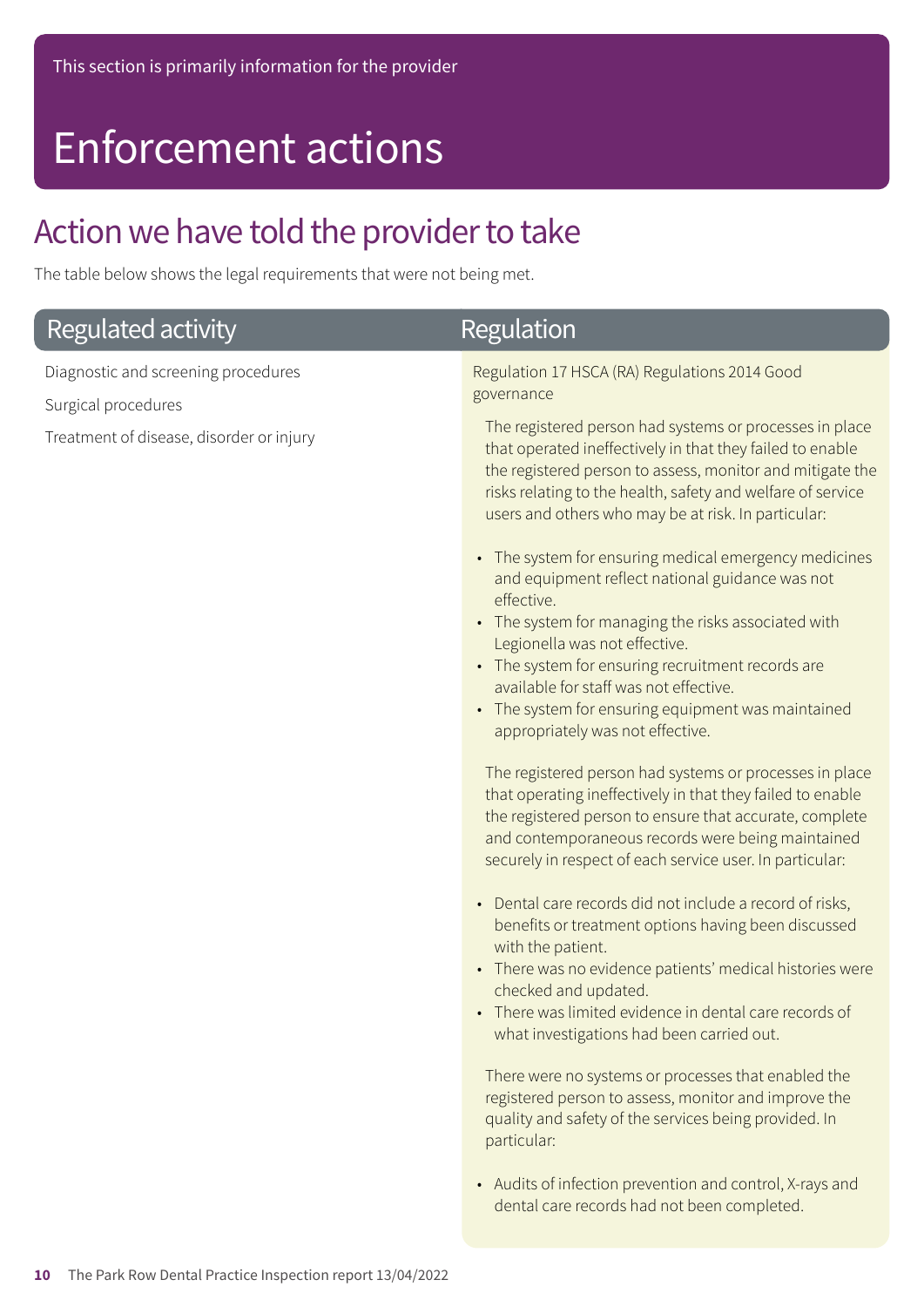### Enforcement actions

There was additional evidence of poor governance. In particular:

- We were informed that there were no specific policies for whistleblowing (speak up), consent or lone working.
- There was no sharps risk assessment.

#### **Regulation 17**

### **Regulated activity**

Diagnostic and screening procedures

Surgical procedures

Treatment of disease, disorder or injury

### **Regulation**

Regulation 12 HSCA (RA) Regulations 2014 Safe care and treatment

The registered persons had not done all that was reasonably practicable to mitigate risks to the health and safety of service users receiving care and treatment. In particular:

- Medical emergency medicines and equipment were not available as described in national guidance.
- Equipment was not maintained, serviced, validated and certificated appropriately.
- There was evidence that single use items had been reused.
- There were medicines that were out of date, including local anaesthetics.
- A Legionella risk assessment had not been carried out and there was no monitoring of water temperatures for both the hot-water and the cold-water.

The premises being used to care for and treat service users were not safe for use. In particular:

- We saw areas of the practice that were visibly unclean. These included clinical areas and the decontamination area.
- The walls in the treatment room and decontamination room were difficult to clean and were damaged in places.